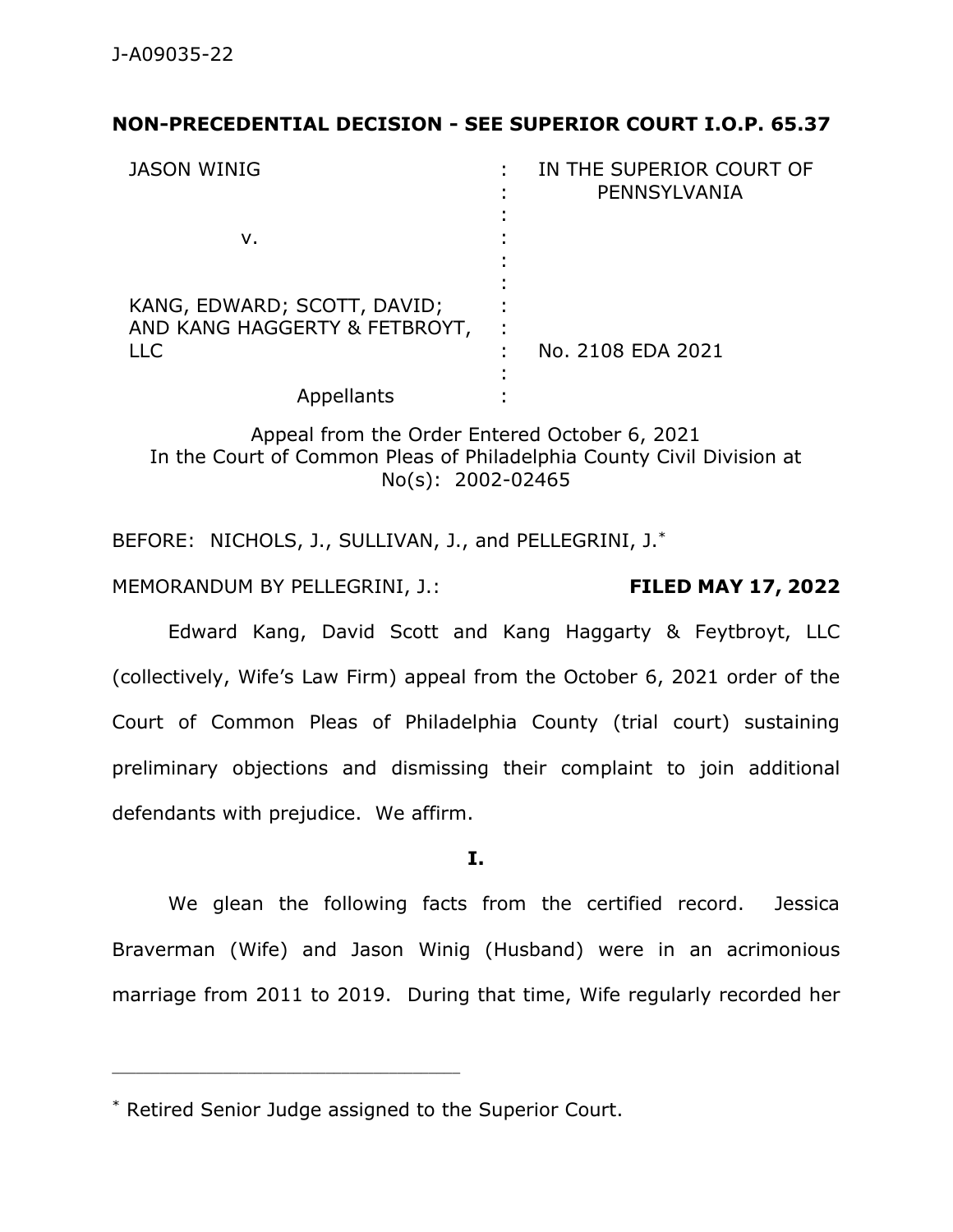conversations with Husband, allegedly without his knowledge or permission. She intended to use these recordings (the Recordings) to document verbal, emotional and physical abuse by Husband against her and their children. Husband alleges that he first learned of the recordings after filing for divorce, when Wife produced them for use in family and criminal court proceedings against him.

Wife's Law Firm represents Wife in a civil suit she filed against Husband for assault, battery, intentional infliction of emotional distress, negligent infliction of emotional distress, false imprisonment and conversion. In the complaint in that action (Wife's Complaint), Wife's Law Firm included quotes from and descriptions of the contents of the Recordings in support of Wife's claims. Husband then filed a civil action against Wife and her mother alleging that they violated the Wiretapping and Electronic Surveillance Control Act (Wiretap Act or the Act), 18 Pa.C.S. § 5701 *et seq.*, in conspiring to make the Recordings. The two civil cases were consolidated.<sup>1</sup>

Husband filed the instant action against Wife's Law Firm alleging that they, too, violated the Wiretap Act by using and disclosing the contents of the Recordings in the Wife's Complaint, a motion to consolidate the civil cases and

 $1$  Husband successfully sought suppression of the Recordings in the criminal case filed against him on these grounds. He has also sued the Philadelphia Office of the District Attorney, as well as the individual attorneys involved in his prosecution, for violations of the Act.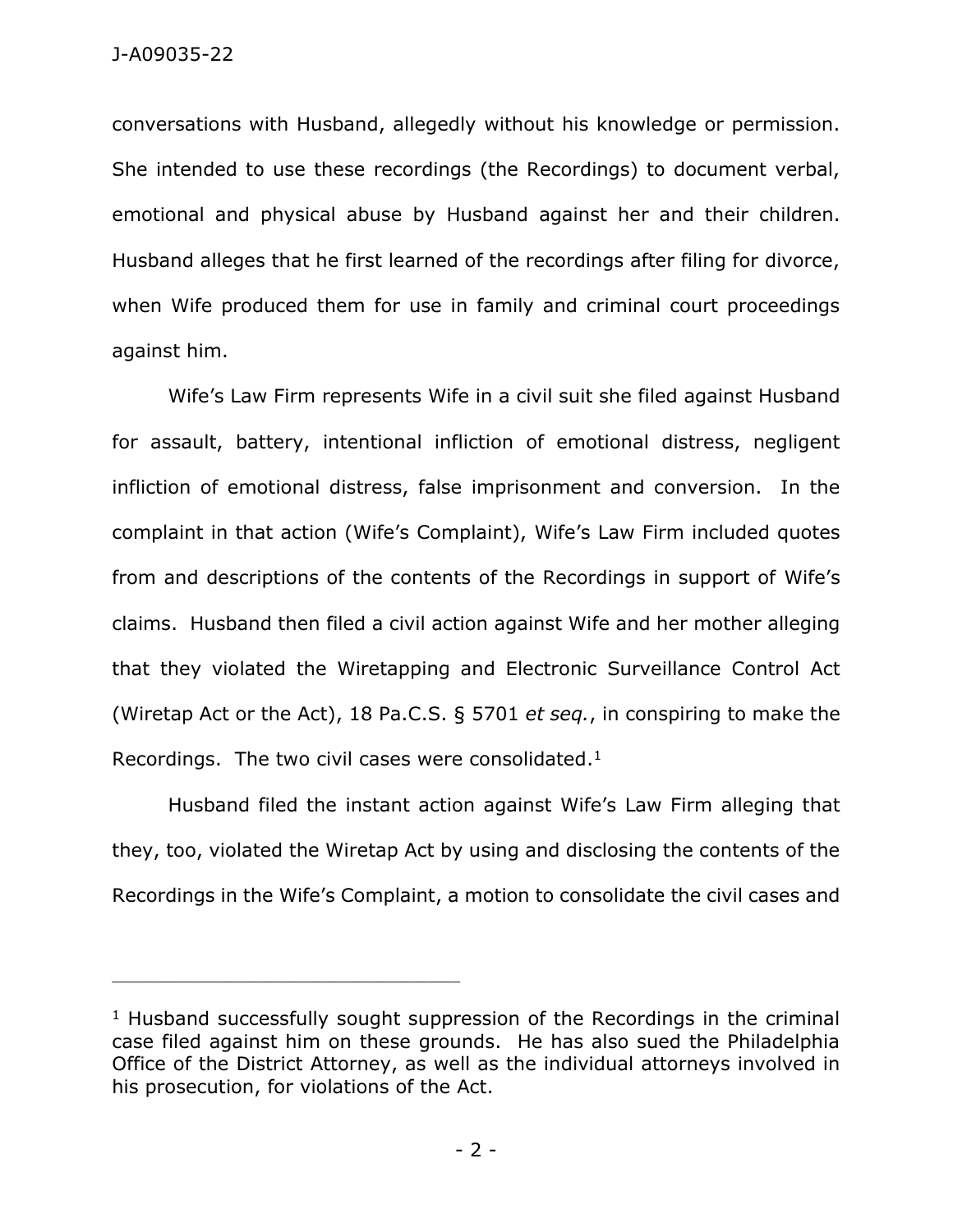in a memorandum of law filed in opposition to his motion to disqualify Wife's Law Firm as Wife's counsel. Husband set forth three counts in his complaint: illegal disclosure of the Recordings, illegal use of the Recordings, and common law invasion of privacy. *See* 18 Pa.C.S. §§ 5703(2), (3); 5725(a). He sought statutory damages, attorneys' fees and costs.

Wife's Law Firm responded with a motion for judgment on the pleadings, which was denied. On July 27, 2020, they filed a motion for leave to join additional defendants seeking to join various of Husband's attorneys as defendants.<sup>2</sup> It asserted claims of contribution, claiming that these attorneys were either solely or jointly and severally liable for Husband's alleged damages. It also argued that Husband's attorneys had attached Wife's Complaint to motions and pleadings they had filed on the public docket in this and other pending cases between the parties. They reasoned that if they had violated the Wiretap Act in filing the Wife's Complaint, Husband's attorneys had necessarily done so by reproducing it numerous times on public dockets.

The Honorable Angelo J. Foglietta denied the motion to join, reasoning:

The claims upon which [Wife's Law Firm] seek to join additional defendants are separate and distinct claims or causes of action from the instant matter and therefore, the [Wife's Law Firm] and additional defendants are not 'joint tortfeasors' which could result in the determination of joint liability for which there would be a basis for indemnity and contribution.

<sup>&</sup>lt;sup>2</sup> Specifically, Wife's Law Firm sought to join Ronald Greenblatt; Patricia Pierce; Harry Kane; Joshua Baker; Greenblatt, Pierce, Funt, and Flores, LLC; Brandi McLaughlin; and the Law Office of Brandi L. McLaughlin, LLC.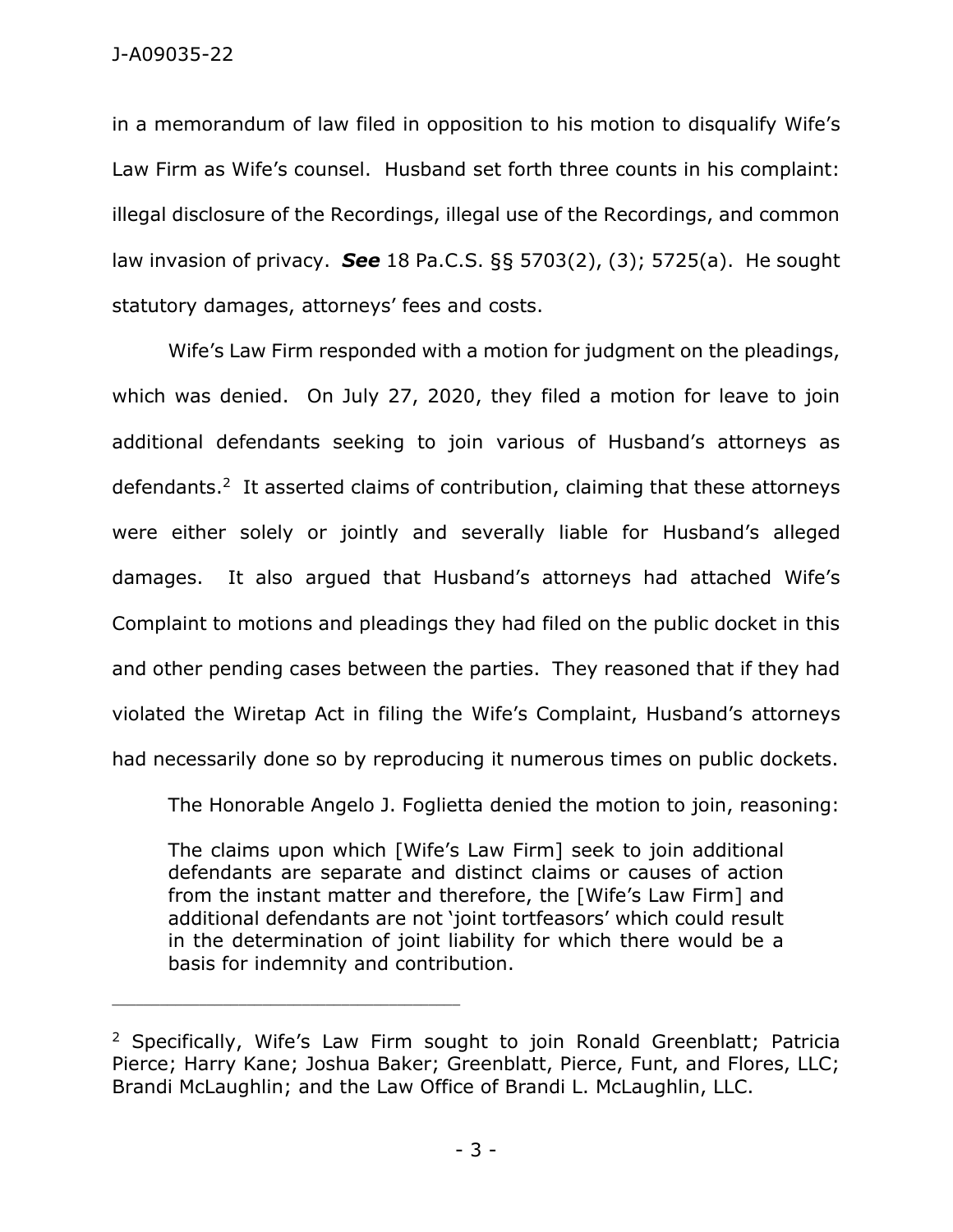Foglietta Order, 8/27/20, at 1.

\_\_\_\_\_\_\_\_\_\_\_\_\_\_\_\_\_\_\_\_\_\_\_\_\_\_\_\_\_\_\_\_\_\_\_\_\_\_\_\_\_\_\_\_

On May 5, 2021, Husband filed a motion for leave to file an amended complaint, which was later granted. The amended complaint set forth the same three counts as the initial complaint but expanded the factual scope of the suit by alleging additional, continuing and potential future violations of the Wiretap Act. It contended that Wife's Law Firm had continued to disclose the contents of the Recordings in various court proceedings and further argued that it violated the Act by not making these filings under seal.

In response, Wife's Law Firm filed a timely joinder complaint<sup>3</sup> pursuant to Pa. R. Civ. P. 2252, naming various counsel who represent Husband as additional defendants (collectively, Husband's Attorneys).<sup>4</sup> The joinder complaint asserted three counts of contribution, one for each of Husband's claims, and one count seeking equitable disgorgement of any legal fees Husband had paid Husband's Attorneys for their own actions that allegedly violated the Act. Once again, Wife's Law Firm argued that under Husband's theory of relief, Husband's Attorneys had also violated the Act and invaded his

<sup>&</sup>lt;sup>3</sup> Wife's Law Firm filed the first joinder complaint on June 11, 2021, and following preliminary objections by Husband, it filed an amended joinder complaint, which is at issue in this appeal. For clarity, we refer to the complaint as simply the joinder complaint.

<sup>4</sup> Specifically, Wife's Law Firm joined Ronald Greenblatt; Patricia Pierce; Harry Kane; Joshua Baker; Alan Yatvin; Greenblatt, Pierce, Funt, and Flores, LLC; Walter Weir; Brett Datto; Andrew Park; and Weir & Partners LLP.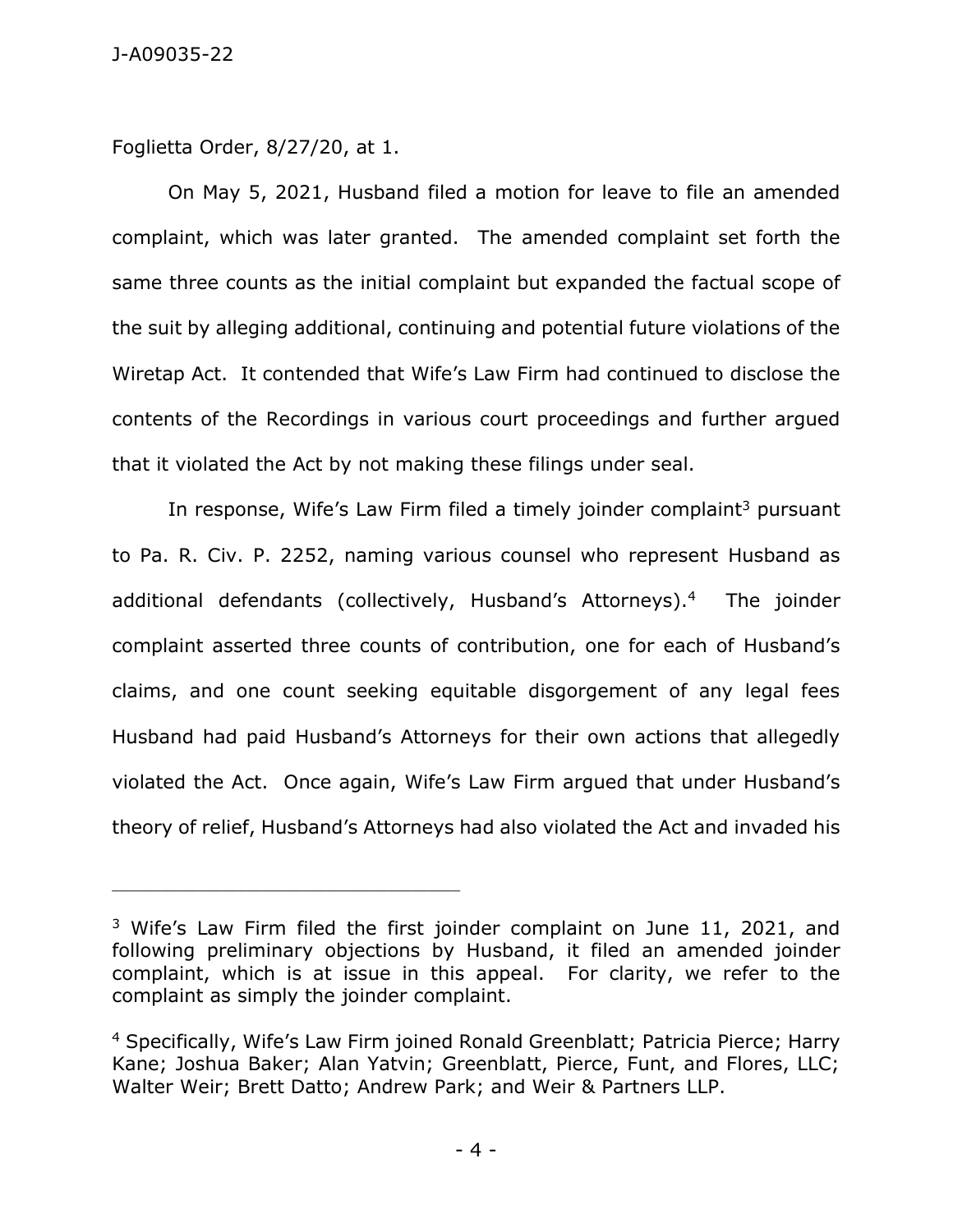privacy by attaching copies of the Wife's Complaint and other allegedlyoffending documents to at least 17 pleadings in this and other cases between Husband and Wife. They point out that some of these filings were made on the same day as filings that Husband identified as violating the Act in the amended complaint. One of the disclosures in the amended complaint that Husband attributed to them had, in fact, been committed by Husband's Attorneys when they attached a copy of Wife's Complaint to their own motion to disqualify her counsel. Additionally, Husband's Attorneys had produced an inventory of alleged violations that included Wife's Law Firm quoting their own description of the contents of the Recordings on the record at one of the proceedings. Husband's Attorneys had also attached the criminal court's suppression opinion, which quoted the Recordings, to several of their pleadings.

Husband's Attorneys filed preliminary objections to the joinder complaint. They argued that it should be dismissed based on the law of the case doctrine because the Foglietta Order decided the same legal issues that were raised in the joinder complaint. They further argued that any of their alleged violations of the Act lacked the requisite proximity in time and space to the violations pled in the amended complaint so they could not be liable for contribution to those claims. They also contended that Husband would be prejudiced by the conflict of interest between himself and his chosen counsel if the joinder complaint was allowed to proceed. Finally, they argued that

- 5 -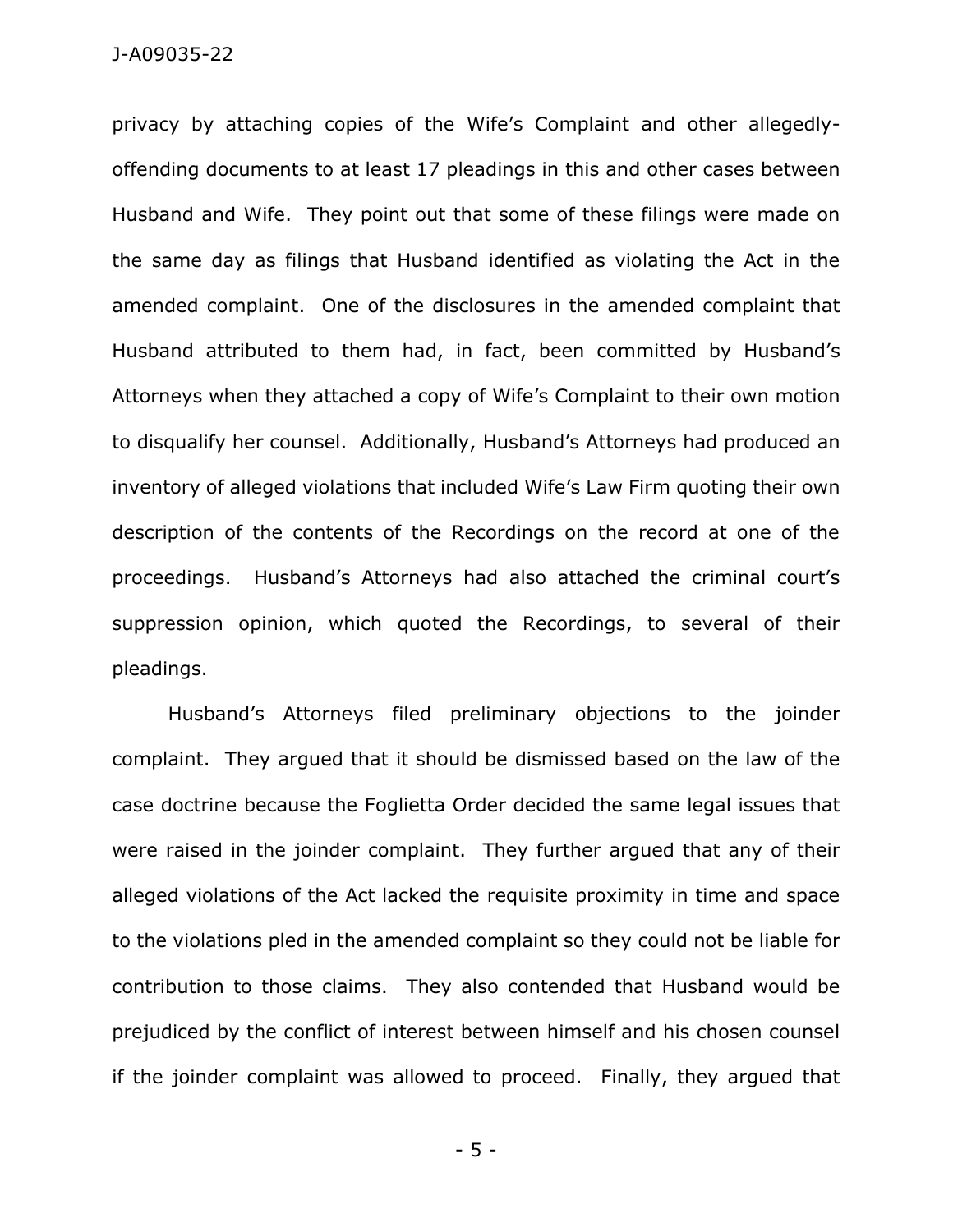Wife's Law Firm's claim for equitable relief should be dismissed because they came into equity with unclean hands and that the claim for attorneys' fees should be dismissed as having no basis in law.

The Honorable Jacqueline F. Allen sustained Husband's Attorneys' preliminary objections and dismissed the joinder complaint with prejudice. *See* Order, 10/6/21. Wife's Law Firm filed a motion for reconsideration, which was denied. Wife's Law Firm timely appealed and they and the trial court have complied with Pa. R.A.P. 1925.

### **II.**

Wife's Law Firm raise three issues $5$  on appeal, which we have reordered

for ease of disposition: whether the trial court erred in relying on the

\_\_\_\_\_\_\_\_\_\_\_\_\_\_\_\_\_\_\_\_\_\_\_\_\_\_\_\_\_\_\_\_\_\_\_\_\_\_\_\_\_\_\_\_

*Hill v. Ofalt*, 85 A.3d 540, 547-48 (Pa. Super. 2014) (quoting *Lugo v. Farmers Pride, Inc.*, 967 A.2d 963, 966 (Pa. Super. 2009)) (alterations in original). Additionally,

*(Footnote Continued Next Page)*

<sup>5</sup> Our scope and standard of review are well-settled:

In determining whether the trial court properly sustained preliminary objections, the appellate court must examine the averments in the complaint, together with the documents and exhibits attached thereto, in order to evaluate the sufficiency of the facts averred. The impetus of our inquiry is to determine the legal sufficiency of the complaint and whether the pleading would permit recovery if ultimately proven. This Court will reverse the trial court's decision regarding preliminary objections only where there has been an error of law or abuse of discretion. When sustaining the [preliminary objections] will result in the denial of claim or a dismissal of suit, [the preliminary objections may be sustained] only where the case [is] free and clear of doubt.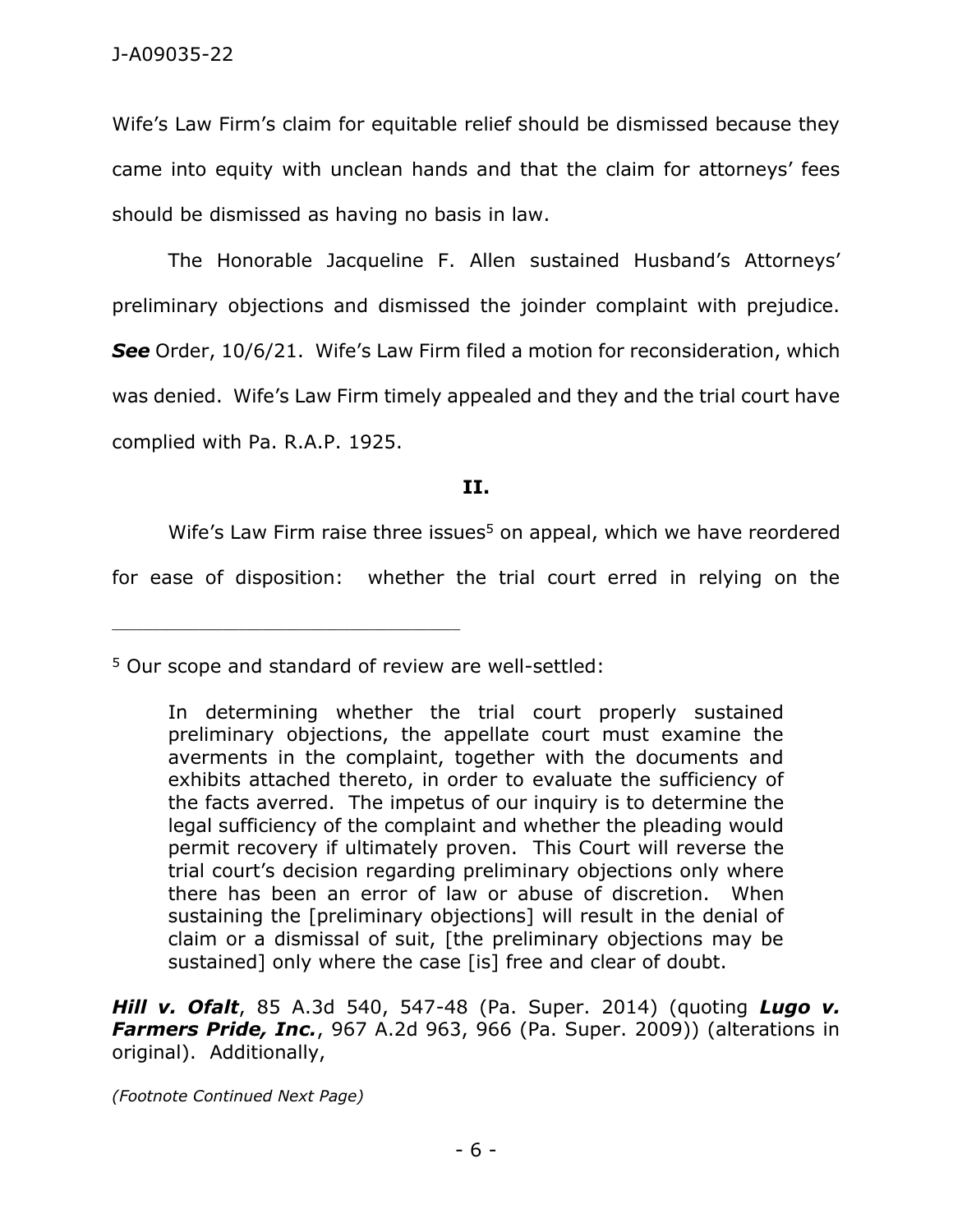coordinate jurisdiction doctrine to sustain the preliminary objection based on the Foglietta Order after Husband amended his complaint; whether the trial court erred in holding that it could not state claims for contribution against Husband's Attorneys; and whether the trial court erred in holding that it could not state a claim for equitable disgorgement. Because the first two issues on appeal are related, we address them together.

We begin by setting forward the relevant principles related to joinder of additional defendants to an action. Any party to an action may join an additional defendant if he or she may be solely liable for the underlying cause of action or "liable to or with the joining party on any cause of action arising out of the transaction or occurrence or series of transactions or occurrences upon which the underlying cause of action against the joining party is based." Pa. R. Civ. P. 2252(a). A joinder complaint must be filed within 60 days of the pleading initiating the action or the amendment of that pleading, and the additional defendant may then file preliminary objections to the joinder complaint. Pa. R. Civ. P. 2253(a)(1), (c).

*Id.* at 547.

Preliminary objections in the nature of a demurrer require the court to resolve the issues solely on the basis of the pleadings; no testimony or other evidence outside of the complaint may be considered to dispose of the legal issues presented by the demurrer. All material facts set forth in the pleading and all inferences reasonably deducible therefrom must be admitted as true.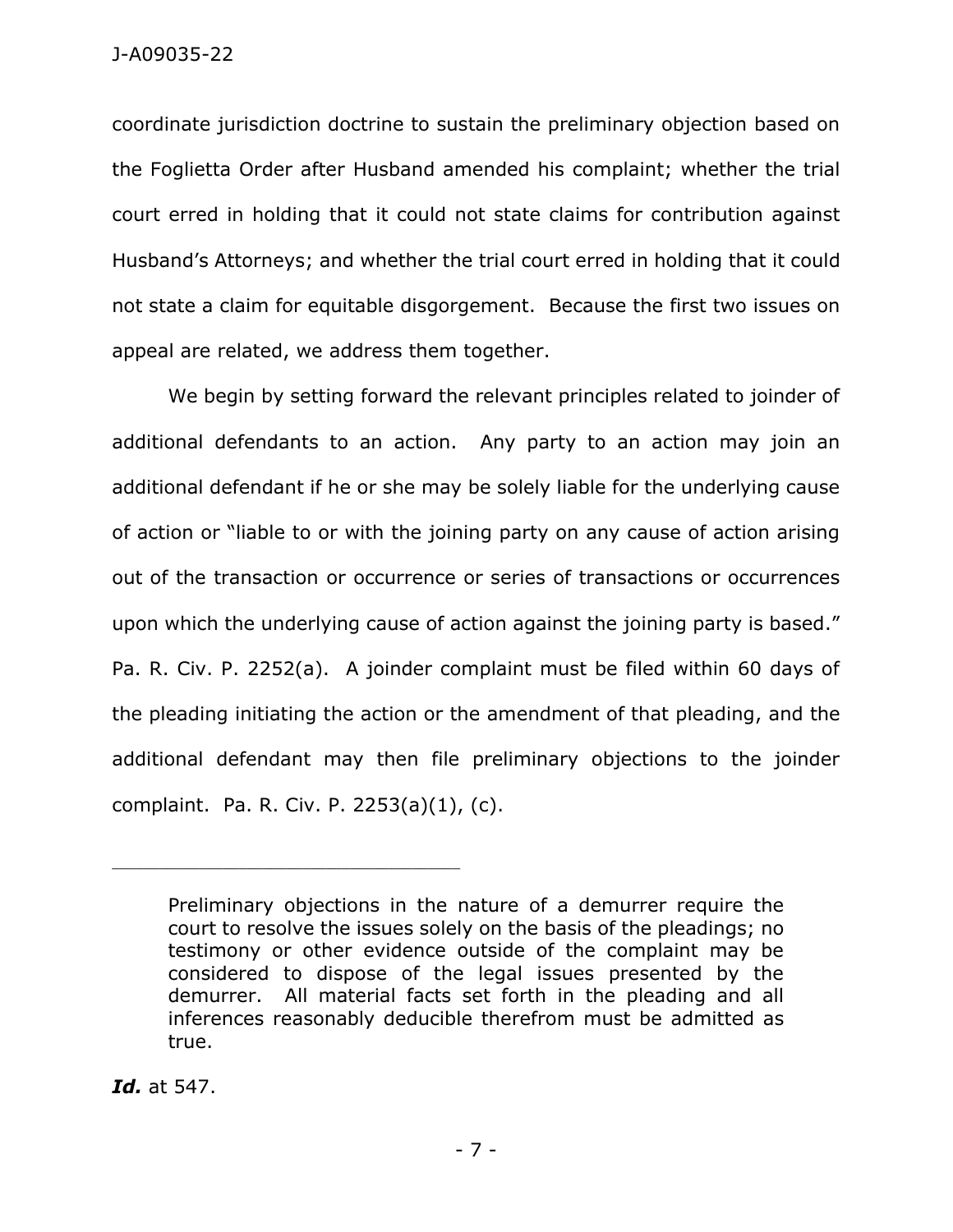Joinder is permitted when "the additional defendant's liability is related to the plaintiff's claim against the original defendant," allowing all possible sources of the plaintiff's harm to be addressed in a single action. *202 Island Car Wash, L.P. v. Monridge Const., Inc.*, 913 A.2d 922, 927 (Pa. Super. 2006). Thus, "where joinder is premised on the claim that the person sought to be joined is jointly or solely liable *to plaintiff*, then the joinder complaint must allege that the joined party is liable on the same cause of action as was pled by the plaintiff." *Somers v. Gross*, 574 A.2d 1056, 1059 (Pa. Super. 1990) (emphasis in original). Joinder is improper when the original complaint and joinder complaint "relate to different harms to be proven with different evidence as to different occurrences happening at different times." *Olson v. Grutza*, 631 A.2d 191, 196 (Pa. Super. 1993) (citation omitted).

Here, Husband's amended complaint raised two statutory claims under the Wiretap Act, which creates a civil cause of action for a person who is the subject of an illegal wiretap. 18 Pa.C.S. § 5725(a). The subject of the wiretap may recover actual and punitive damages, as well as attorneys' fees and litigation costs, from any person who "intercepts, discloses or uses" the communication at issue. *Id.* The statute provides that actual damages are "not less than liquidated damages computed at the rate of \$100 a day for each day of violation, or  $$1,000$ , whichever is higher."  $$5725(a)(1)$ .

Husband also pled a common law invasion of privacy claim based on intrusion upon his solitude or seclusion. Pennsylvania courts have relied upon

- 8 -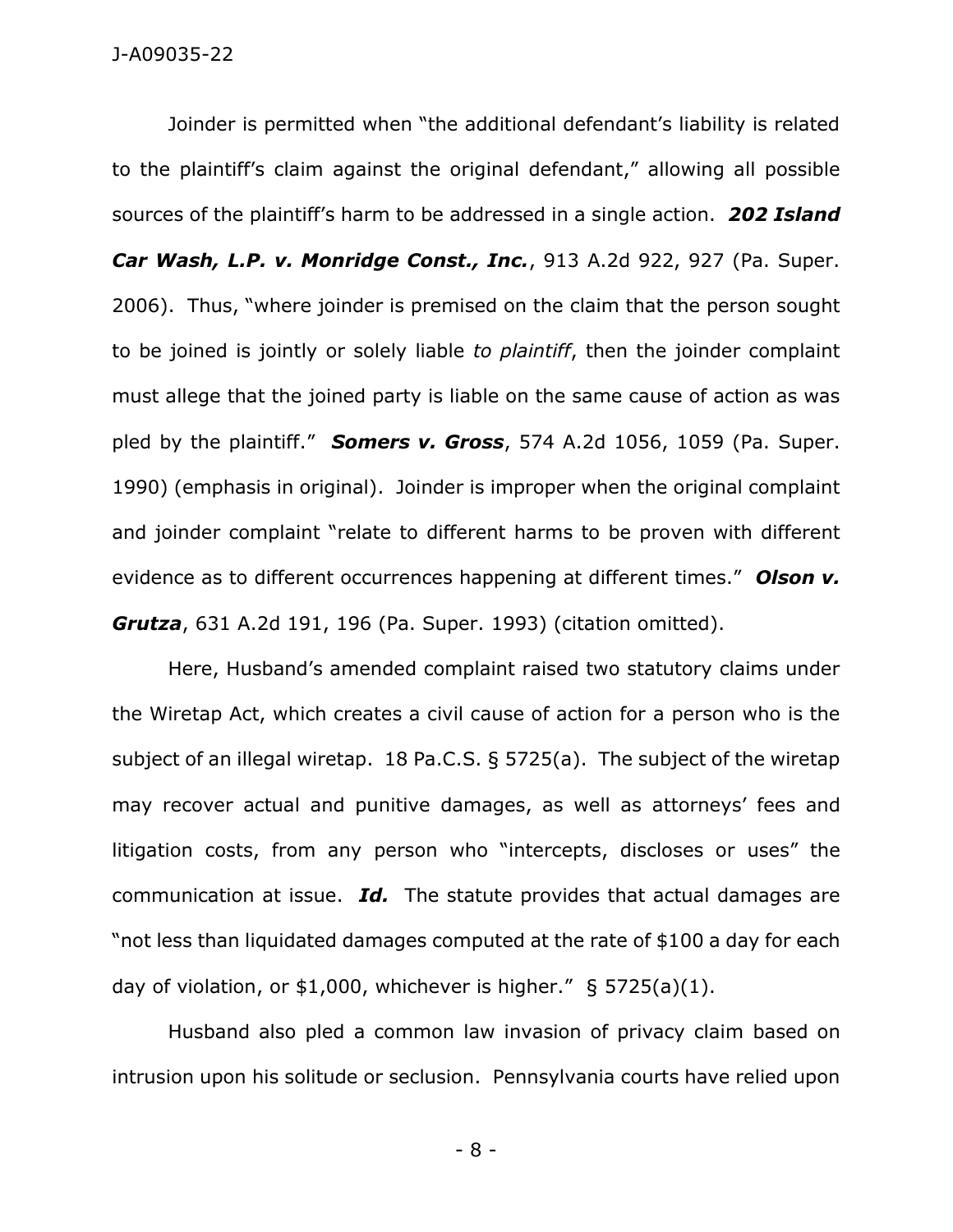the Restatement (Second) of Torts in analyzing these claims: "One who intentionally intrudes, physically or otherwise, upon the solitude or seclusion of another or his private affairs or concerns, is subject to liability to the other for invasion of his privacy, if the intrusion would be highly offensive to a reasonable person." *Tagouma v. Investigative Consultant Servs., Inc.*, 4 A.3d 170, 174 (Pa. Super. 2010) (quoting RESTATEMENT (SECOND) OF TORTS § 652B).

#### **A.**

First, we address whether the Foglietta Order was binding as to the preliminary objections to the joinder complaint under the coordinate jurisdiction rule. When Judge Foglietta denied the motion for leave to join additional defendants, he held that the proposed claims for contribution were separate and distinct from the claims raised in Husband's amended complaint such that the proposed additional defendants could not be considered joint tortfeasors for the purposes of Husband's claims. *See* Foglietta Order, 8/27/20, at 1. Wife's Law Firm argues that this determination was not binding on the trial court because Husband's amended complaint reset the procedural clock and allowed it to file the joinder complaint as of right. Further, it contends that the amended complaint expanded the factual scope of the action by alleging that there were many more filings that violated the Act, and that additional filings were anticipated in the future, allowing them to establish that the Husband's Attorneys were also a cause of Husband's purported injuries.

- 9 -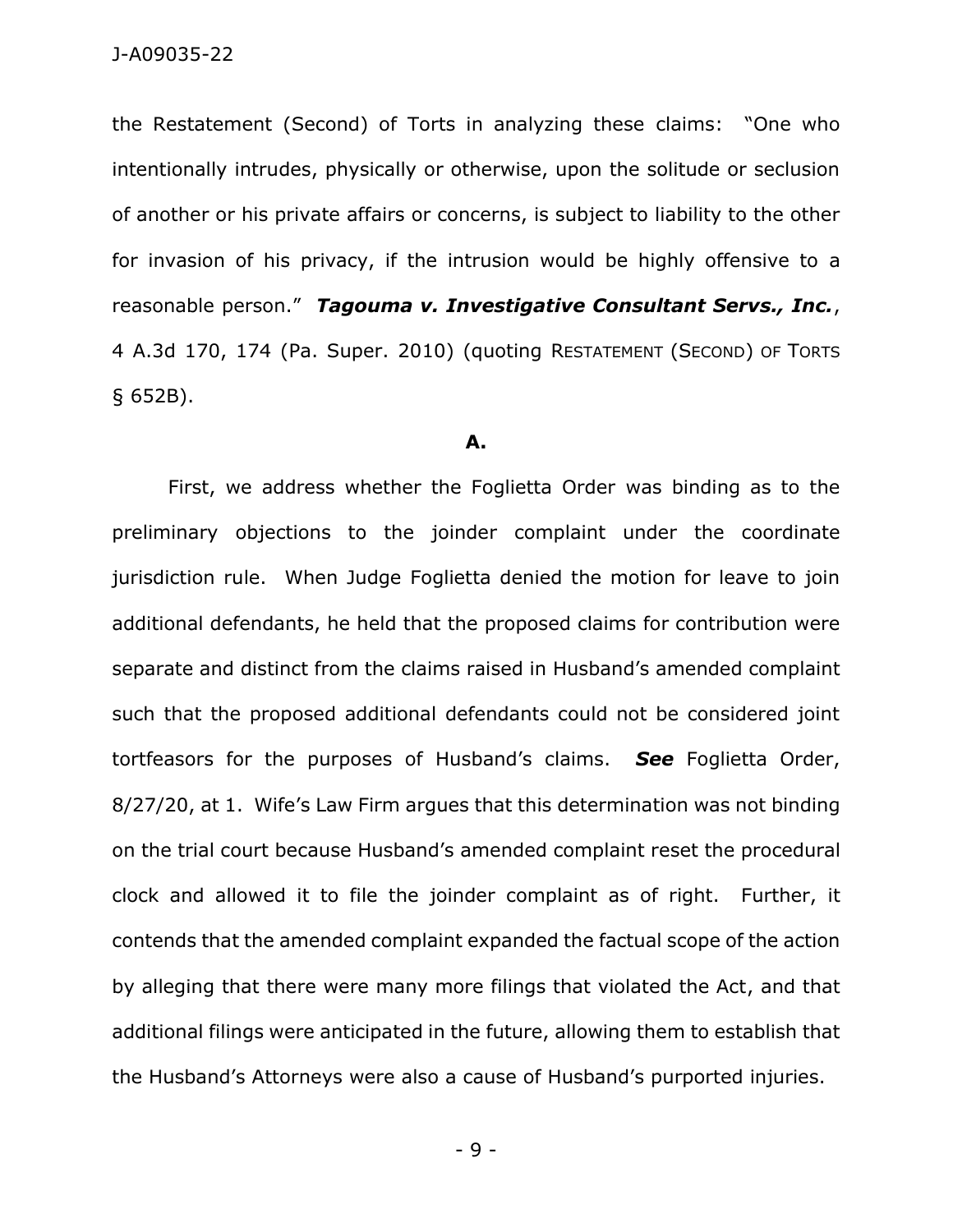In its opinion, the trial court noted that the Foglietta Order held that Husband's Attorneys were not solely or jointly and severally liable for any of the filings written and filed by the Wife's Law Firm that disclosed the contents of the Recordings. It found no exceptional circumstances justifying departure from the coordinate jurisdiction rule, concluding that there was no intervening change in the facts or law that affected the Foglietta Order. Moreover, it explained, "[i]t is entirely reasonable that the earlier court made a distinction between the act of listening and transcribing the material from the [R]ecordings and the act of referencing the documents containing the questionable material in the regular course of judicial proceedings pertinent, and material, to the relief sought." Trial Court Opinion, 11/30/21, at 12.

The coordinate jurisdiction rule mandates that absent exceptional circumstances, judges of coordinate jurisdiction sitting in the same case should not overrule each other's decisions. *Ryan v. Berman*, 813 A.2d 792, 795 (Pa. 2002). "Exceptional circumstances" include an intervening change in the law, a substantial change in the facts or evidence in the case, and whether the earlier ruling was "clearly erroneous" and would create "manifest injustice" if followed. *Id.* (quoting *Commonwealth v. Starr*, 664 A.2d 1326, 1332 (Pa. 1995)). Our Supreme Court has held that a trial court violated the coordinate jurisdiction rule when it issued a ruling that was inconsistent with a prior judge's ruling and "altered the legal effect thereof," even when the precise legal question at issue differed in the later order. *Rellick-Smith v.* 

- 10 -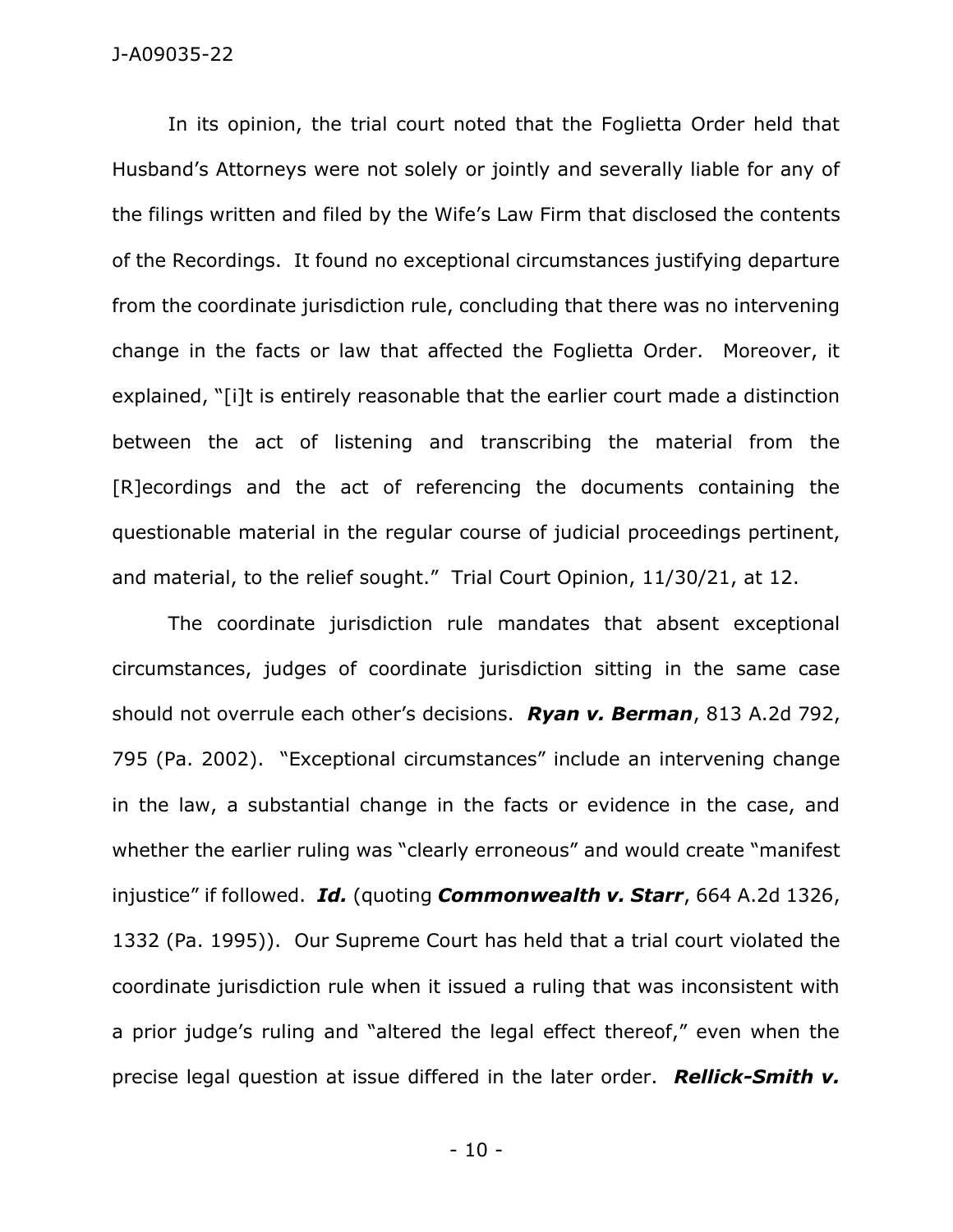*Rellick*, 261 A.3d 506, 518 (Pa. 2021) (OAJC) (holding that second judge could not allow party to amend a pleading to raise an affirmative defense when another judge had determined the defense was waived in an earlier ruling).<sup>6</sup>

Here, Wife's Law Firm sought to have the trial court overrule Husband's Attorneys' preliminary objections and find that it had properly pled claims for contribution establishing sole or joint and several liability of Husband's Attorneys on Husband's causes of action. The Foglietta Order addressed this precise legal issue in denying Wife's Law Firm's earlier motion for leave to join additional defendants. Simply, Wife's Law Firm asked the trial court to "alter the legal effect" of the Foglietta Order. *Rellick-Smith*, *supra*. Accordingly, the coordinate jurisdiction rule was implicated and we proceed to consider whether an exception to the doctrine applies.<sup>7</sup>

<sup>6</sup> The Opinion Announcing the Judgment of the Court in *Rellick-Smith* was authored by Justice Todd and joined in full by Justices Dougherty and Wecht. Justice Donahue authored a concurring opinion in which she agreed that the coordinate jurisdiction rule had been violated, but advanced a different analysis of the procedural history of the case and the relevance of procedural posture to the coordinate jurisdiction analysis. *Rellick-Smith v. Rellick*, 261 A.3d 506, 519-23 (Pa. 2021) (Donahue, J., concurring).

<sup>7</sup> Wife's Law Firm cites *Ziegler v. Encompass Ins. Co.*, 1170 MDA 2020 (Pa. Super. Feb. 22, 2021) (unpublished memorandum), for the proposition that filing an amended complaint renders the prior complaint void and allows a trial court to revisit legal and factual determinations it made in response to the initial complaint. Wife's Law Firm fails to recognize that in *Ziegler*, the *same* trial court ruled on the preliminary objections to both complaints, which we cited when finding the law of the case doctrine inapplicable. *Id.* at \*6-7 (quoting *Wright v. Misty Mountain Farm, LLC*, 125 A.3d 814, 818 (Pa. Super. 2015) ("A trial judge may always revisit h[is] own pretrial rulings *(Footnote Continued Next Page)*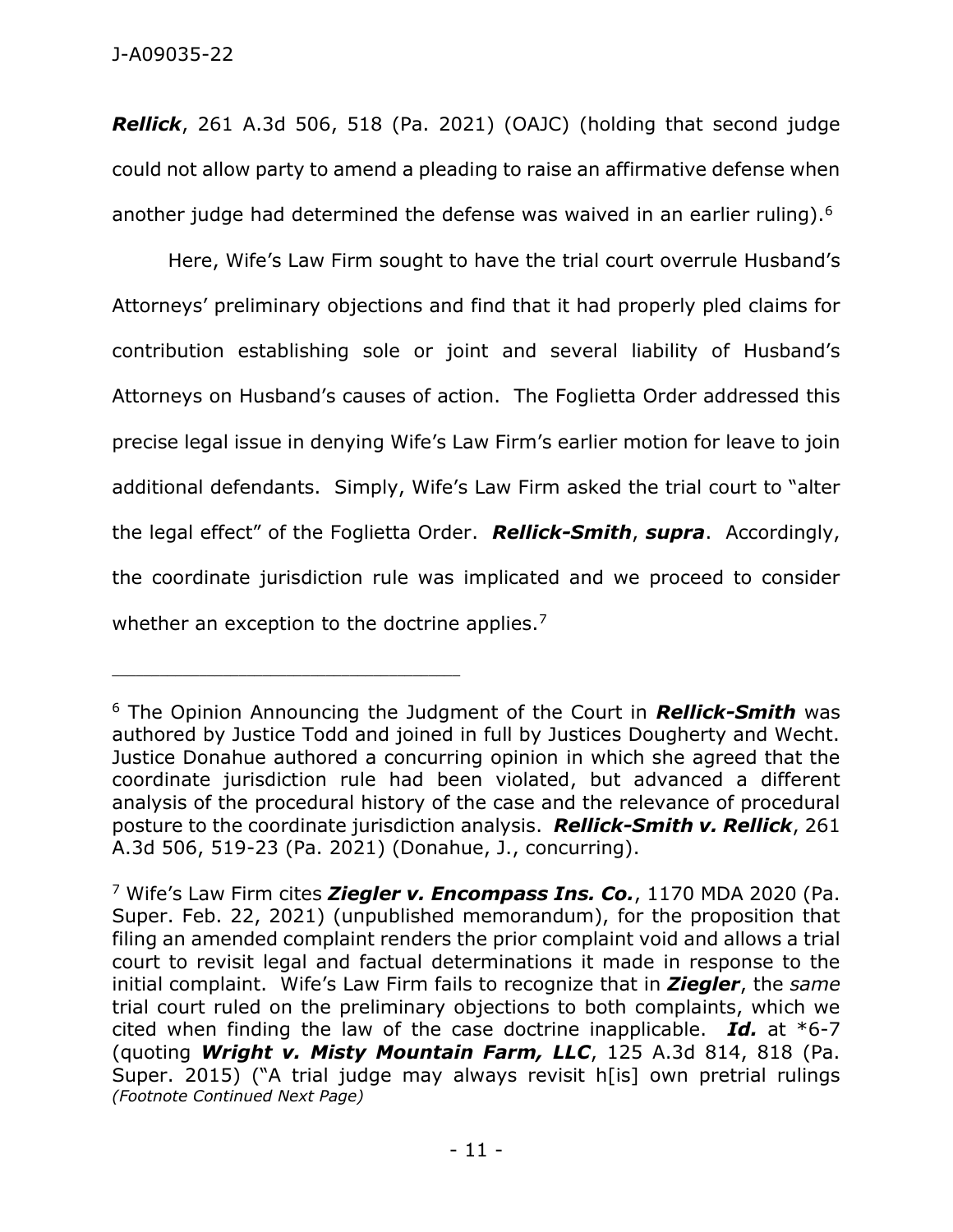### **B.**

Wife's Law Firm contends that two exceptions to the rule apply here: first, there was a substantial change in facts based on the filing of Husband's amended complaint, and second, that the Foglietta Order was clearly erroneous and would create manifest injustice if followed. *Ryan*, *supra*.

We begin by comparing the language of the original complaint to the language of the amended complaint to determine whether there was a substantial change in facts to support departure from the Foglietta Order. The factual allegations and background set forth in the two complaints are nearly identical. *Compare* Complaint, 2/20/20, at ¶ 1-46 *with* Amended Complaint, 6/7/21, at ¶ 1-42, 44-47. The initial complaint identifies three of Wife's Law Firm's court filings as violative of the Wiretap Act: Wife's Complaint, a motion to consolidate Husband's and Wife's civil cases, and a memorandum of law filed in opposition to one of Husband's motions in the civil case. Complaint, 2/20/20, at ¶ 34-42.

The amended complaint includes the following paragraph in addition to the allegations related to the three filings named in the original complaint:

[Wife's Law Firm] continued to willfully use and disseminate the contents of the [] Recordings in [Wife's lawsuit] and the civil action with which it has been consolidated . . . in its defense of this lawsuit, in the prosecution and defense of appeals in the Pennsylvania Superior Court and the Pennsylvania Supreme Court

without violating the law of the case doctrine.") (alteration in original, emphasis omitted).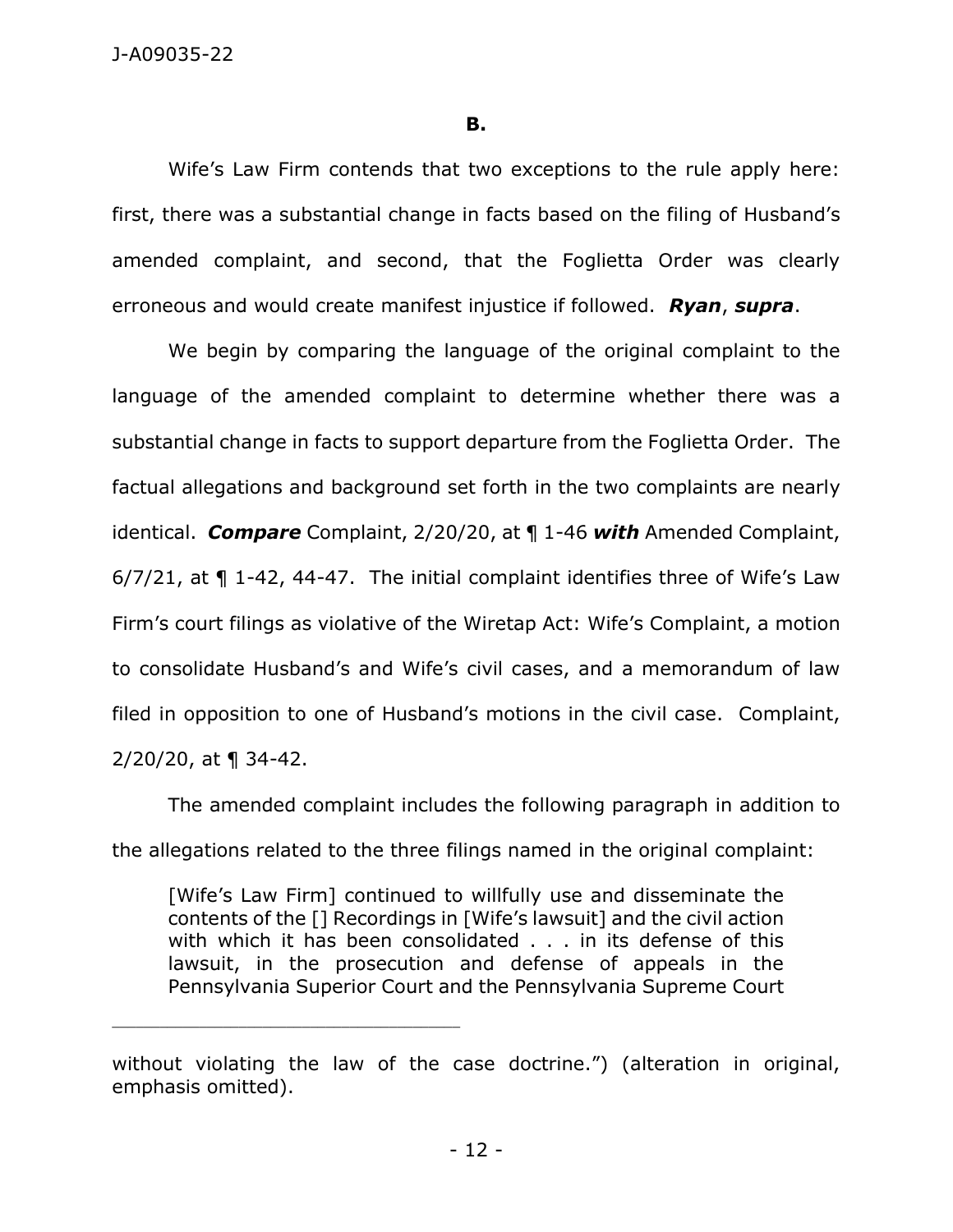and, upon information and belief, will continue to willfully use and disseminate the contents of the [] Recordings in the future.

Amended Complaint,  $6/7/21$ , at  $\P$  43. $8$  The amended complaint again alleged that the disclosure of the Recordings in these court filings was a violation of the Wiretap Act and a tortious invasion of Husband's privacy.

Based on the addition of these factual allegations, Wife's Law Firm filed the joinder complaint alleging that Husband's Attorneys have also disclosed the contents of the Recordings through court filings in the various cases, including by attaching the Wife's Complaint to many of their own filings. Joinder Complaint, 7/20/21, at ¶ 32-88. It averred that Husband had pled that it attached Wife's Complaint to a memorandum in opposition to one of his motions when, in fact, Husband's Attorneys had attached it to the motion Wife's Law Firm was opposing. *Id.* at ¶ 44-46. Wife's Law Firm referred to requests for admission and an inventory of alleged Wiretap Act violations Husband had filed in the case to support its argument that his causes of action encompassed all filings by any party in the cases between himself and Wife.<sup>9</sup>

<sup>8</sup> The amended complaint also makes minor changes in paragraphs 45 and 46 to clarify that the claims relate to other filings not originally included in the complaint.

<sup>&</sup>lt;sup>9</sup> In their argument on appeal and in the trial court, Wife's Law Firm relied on the requests for admissions and the spreadsheet and point out that Husband's Attorneys included some of their own filings or in-court statements in these documents, establishing their own liability for violating the Act. This argument misapprehends the basis for joining an additional defendant who is allegedly liable to the plaintiff for his causes of action. *See Somers v. Gross*, 574 A.2d *(Footnote Continued Next Page)*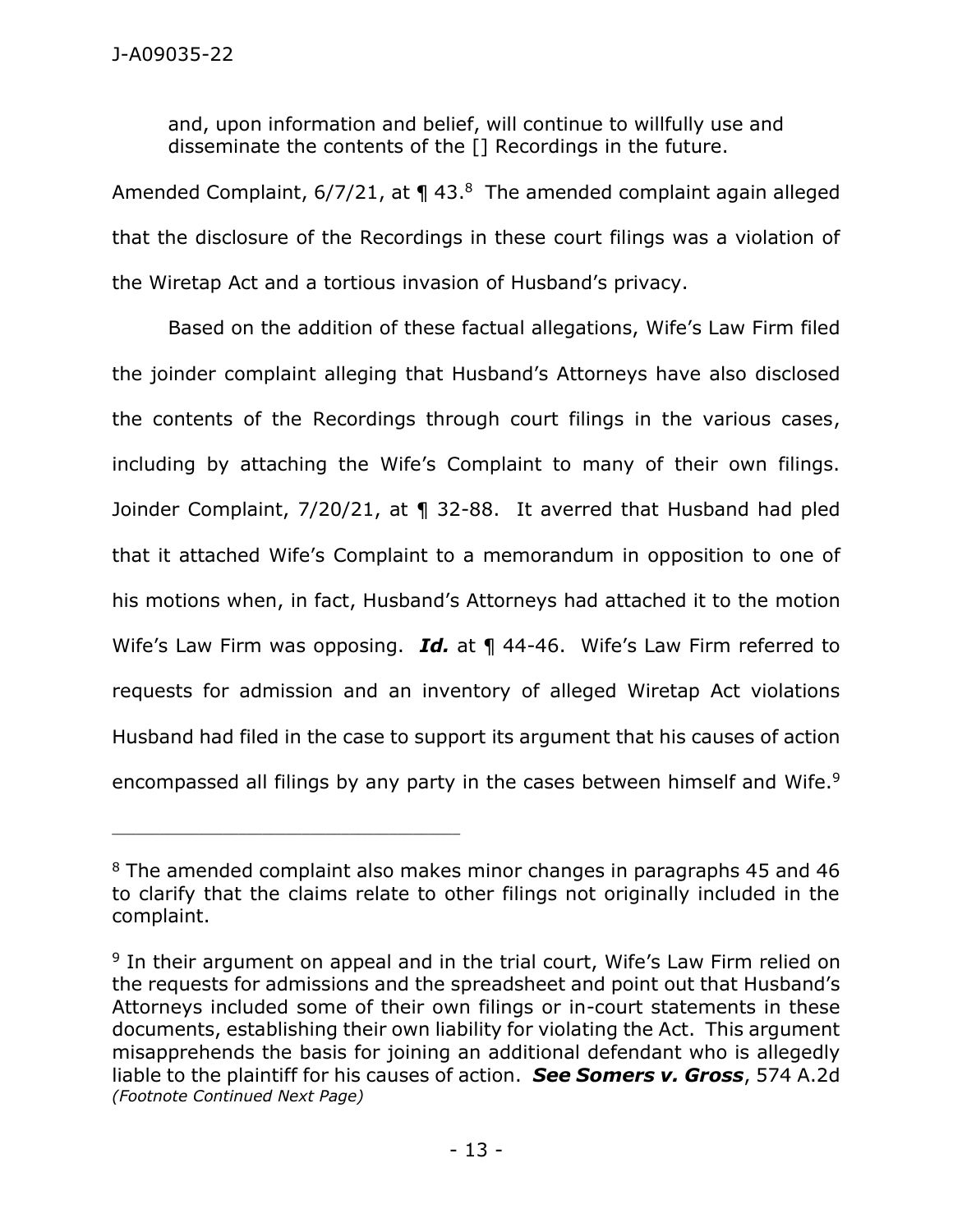It then contends that any time Husband's Attorneys attached Wife's Law Firm's filings to their own filings or referenced the Recordings in their own filings, they had under their own theory of liability disclosed the Recordings in violation of the Wiretap Act.

We conclude that the amended complaint did not create a substantial change in facts justifying departure from the Foglietta Order, which held that the proposed claims for contribution were "separate and distinct" from the causes of action pled by Husband. Foglietta Order, 8/27/20, at 1. The gravamen of the Foglietta Order was that each of Wife's Law Firm's filings was a discrete basis for relief and Husband had not pled any harm arising from Husband's Attorneys' filings. Further, even if Husband's Attorneys' reproduction of Wife's Law Firm's filings or other disclosures of the Recordings could be a basis for relief under the Act, each of those disclosures would have to be proven with separate evidence at trial. *Somers*, *supra*; *Olson*, *supra*. To the extent that Husband did expand the scope of his claims, he only

<sup>1056, 1059 (</sup>Pa. Super. 1990) ("[W]here joinder is premised on the claim that the person sought to be joined is jointly or solely liable *to plaintiff*, then the joinder complaint must allege that the joined party is liable on the same cause of action as was pled by the plaintiff.") (emphasis in original). Whether Husband's Attorneys included their own filings by error or otherwise is a matter for trial, when they will be tasked with proving all the violations for which Husband seeks damages. For the purposes of the joinder analysis, the specific causes of action *pled in the Amended Complaint* are relevant and, here, they relate only to filings authored and filed by Wife's Law Firm.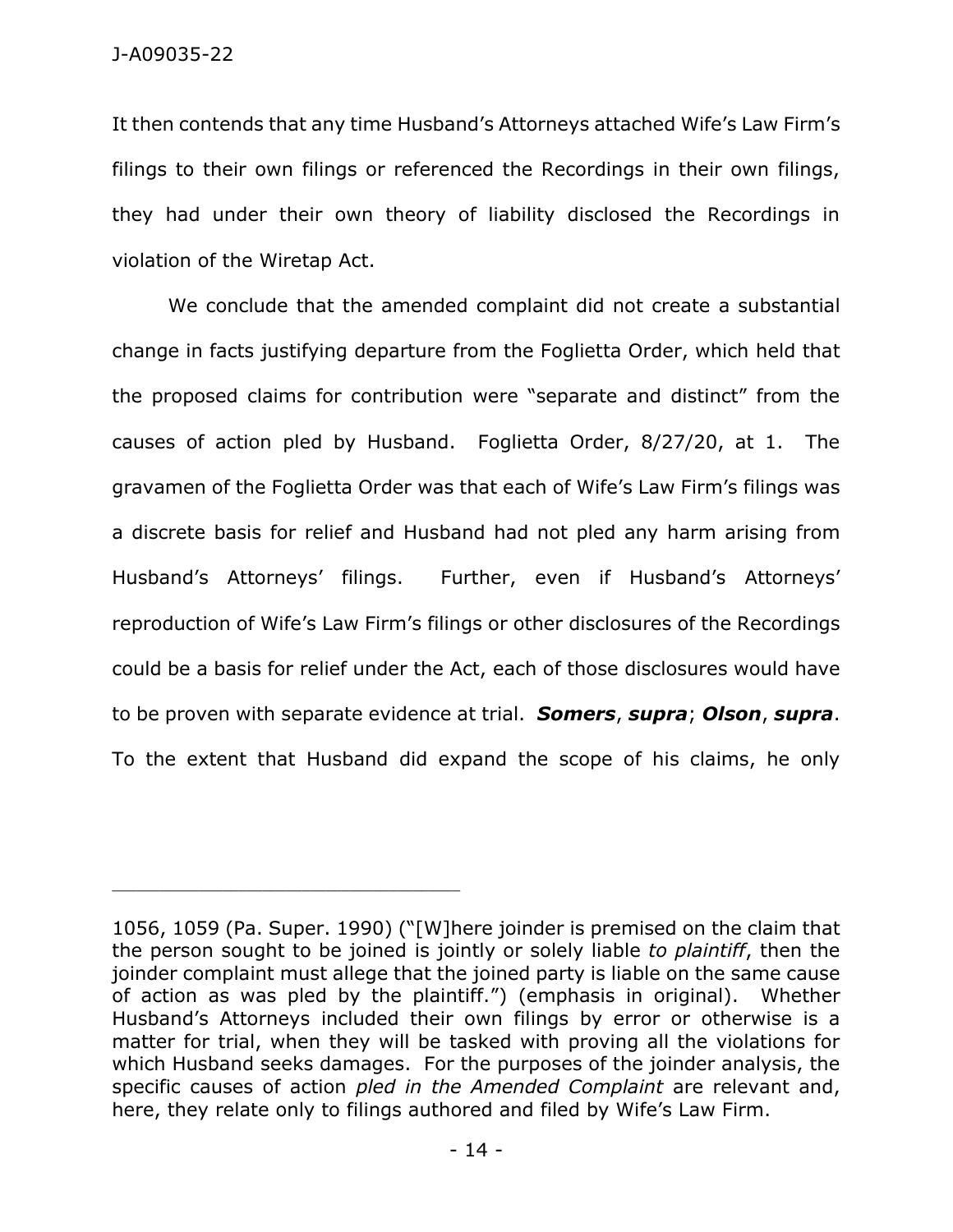amended the number of alleged violations *by Wife's Law Firm*—he did not claim that he was also harmed by his counsel's actions in litigating the case.

*Somers*, which Wife's Law Firm relies on in support of its position that its claims arose out of the same cause of action pled by Husband, is distinguishable. There, the plaintiffs brought a negligence claim against their accountants arguing that their improper advice caused them to pay tax penalties and fees. *Somers*, *supra*, at 511. The accountants joined plaintiffs' attorney as an additional defendant in the suit, arguing that it was solely his legal advice and not their accounting advice that caused the tax penalties and fees. *Id.* This Court held that joinder was proper, as the joinder complaint pled that the attorney was, in fact, liable for the specific damages the plaintiff sought to recover. *Id.* at 513.

Here, Husband claims that each of Wife's Law Firm's filings that disclose the contents of the Recordings constitutes a discrete violation of the Wiretap Act. If the joinder complaint pled that Husband's Attorneys aided in the drafting or filing any of those filings, *Somers* would require joinder. Instead, the amended complaint is confined to those filings specifically made by Wife's Law Firm, as Husband's responsive filings disclosing the Recordings would have been unnecessary but for Wife's Law Firm's actions. Because the factual basis for Husband's action did not significantly change in a manner that would affect the reasoning expressed in the Foglietta Order, this exception to the coordinate jurisdiction rule does not apply.

- 15 -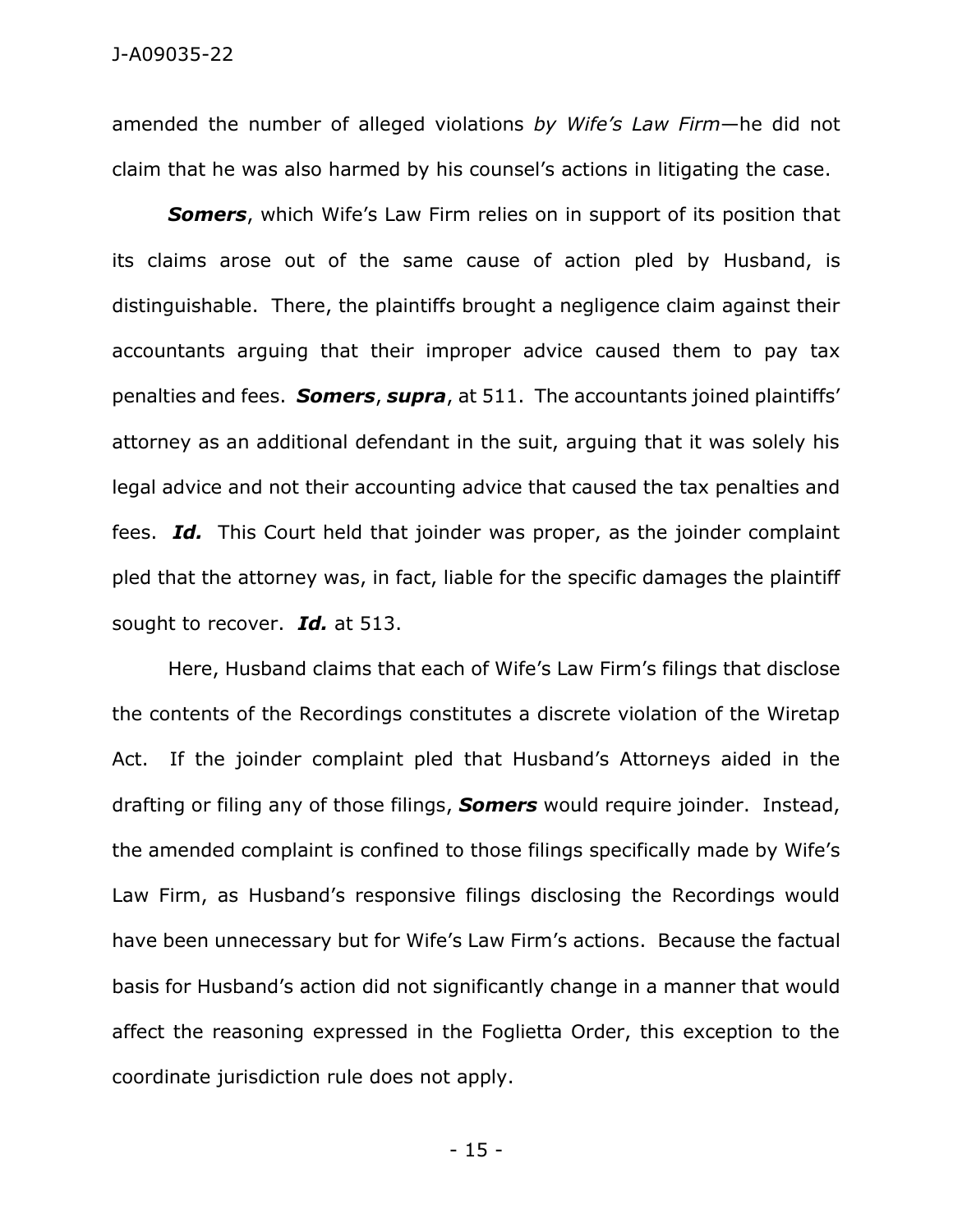Next, we consider whether the Foglietta Order was "clearly erroneous." *Ryan*, *supra*. Based on the same analysis as above, we conclude that it was not. The Foglietta Order denied the motion for leave to join additional defendants because the proposed joinder involved separate claims and causes of action than those pled in the complaint. As noted *supra*, the joinder complaint "must allege that [Husband's Attorneys are] liable on the same cause of action as was pled by [Husband]" for joinder to be proper under Pa. R. Civ. P. 2252. *Somers*, *supra*. However, that is not the case here, where Husband's amended complaint only alleged causes of action based on Wife's Law Firm's filings. Whether Husband has a cognizable claim under the Wiretap Act for violations against any other person is irrelevant and outside the scope of his amended complaint in this action.

Essentially, Wife's Law Firm attempts to assert claims for violations of the Wiretap Act that Husband had not attempted to pursue. However, only Husband is entitled under Section 5725 to raise civil claims related to the Recordings, as only he is allegedly "a person whose wire, electronic or oral communication [was] intercepted, disclosed or used in violation" of the Act. 18 Pa.C.S. § 5725(a). Because Wife's Law Firm cannot establish that Husband's Attorneys are liable for contribution on the three counts specifically pled in the amended complaint, the Foglietta Order was not clearly erroneous and the trial court did not err by relying on the coordinate jurisdiction rule to sustain the preliminary objections to those counts.

- 16 -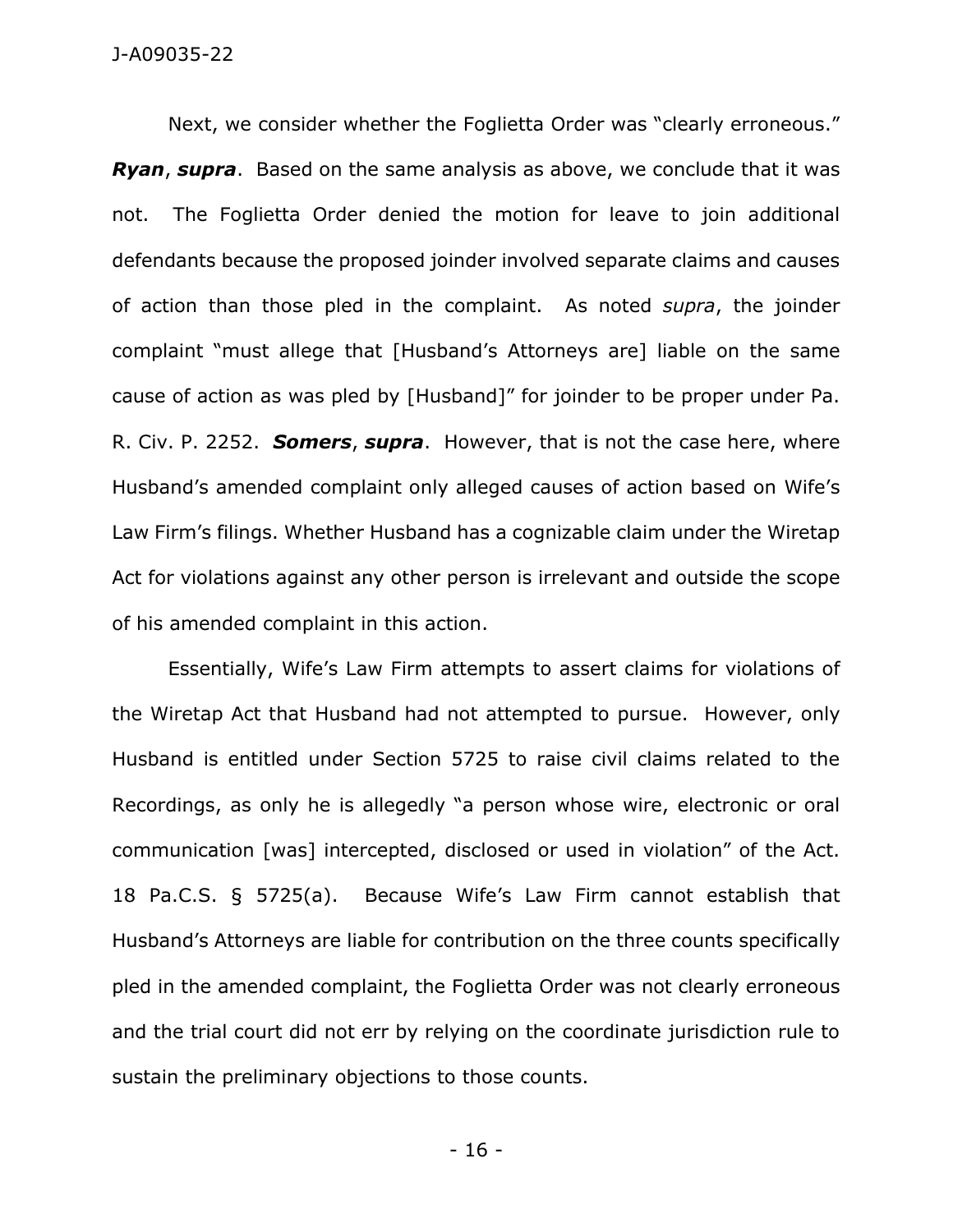### **III.**

Finally, we address Wife's Law Firm's equitable disgorgement claim,

which was not addressed by the Foglietta Order, and was set forth in the

joinder complaint as follows:

132. To the extent Defendants are held liable to Plaintiff and ordered to pay Plaintiff for any legal fees allegedly incurred to remedy Defendants' alleged violations of the Wiretap Act, it would be unfair, unjust, and inequitable for Joinder Defendants to retain the sums they have been paid to take actions that themselves violated the Wiretap Act.

133. That injustice would only be exemplified if Defendants are ordered to pay Plaintiff for the Joinder Defendants' legal fees for their specific actions that violated the Wiretap Act in the exact same way that Defendants are alleged to have violated the Wiretap Act for which Defendants are ordered to pay Joinder Defendants' fees in the first place.

134. Fairness, justice, and equity require that the Joinder Defendants be disgorged of all fees that were paid to them for their own actions in disclosing the Abuse Recordings.

Joinder Complaint, 7/20/21, at 22.

Wife's Law Firm faults the trial court for holding they could not state a claim for equitable disgorgement under the Wiretap Act. *See* Trial Court Opinion, 11/30/21, at 12. "It has been repeatedly stated . . . that equity has jurisdiction only in the absence of a full, complete and adequate remedy at law." *SLT Holdings, LLC v. Mitch-Well Energy, Inc.*, 249 A.3d 888, 895 (Pa. 2021) (citation omitted). As a result, we agree that the absence of a remedy under the Wiretap Act was an improper basis to sustain the demurrer. Nevertheless, the trial court also held that Wife's Law Firm could not state a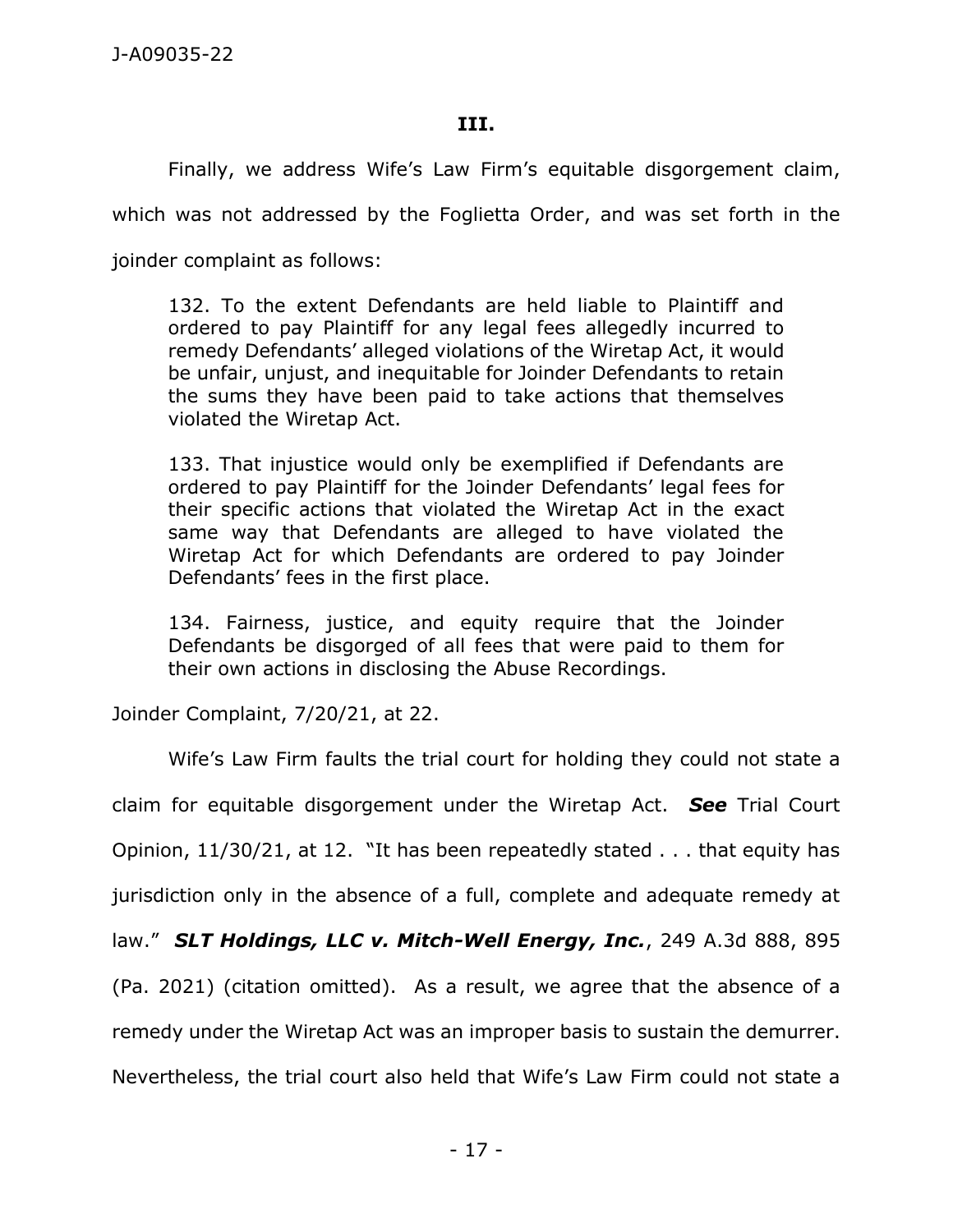claim for equitable relief based on its allegation that Husband's Attorneys had received compensation for violating the Wiretap Act. We agree.

Much like the contribution counts, the equitable disgorgement count is predicated on the argument that Husband's Attorneys' use or disclosure of the Recordings while litigating Husband's various cases is the equivalent to Wife's Law Firm's original disclosures of the Recordings. This is illogical. Husband's Attorneys use of the Recordings, whether by reproducing Wife's Law Firm's filings, the suppression court opinion, or in their own filings, was only made necessary by Wife's Law Firm and Wife disclosing and using the Recordings in their cases. Husband's Attorneys relied on the Recordings to pursue a remedy for the alleged violation of their client's privacy, and Wife's Law Firm has not advanced an equitable basis to disgorge them of the legal fees for that work. Accordingly, the trial court did not err in sustaining the demurrer to this claim.

In conclusion, the contribution claims Wife's Law Firm attempted to raise in the joinder complaint were previously rejected in the Foglietta Order, and the coordinate jurisdiction rule barred the trial court from revisiting that determination absent proof of an exception to the doctrine. There was no substantial change to the law or facts after Husband filed his amended complaint, and the Foglietta Order was not clearly erroneous based on the law governing the joinder of additional defendants to an action. Moreover, Wife's Law Firm has not advanced an equitable basis to disgorge Husband's Attorneys of the legal fees they earned while pursuing Husband's cases. Thus,

- 18 -